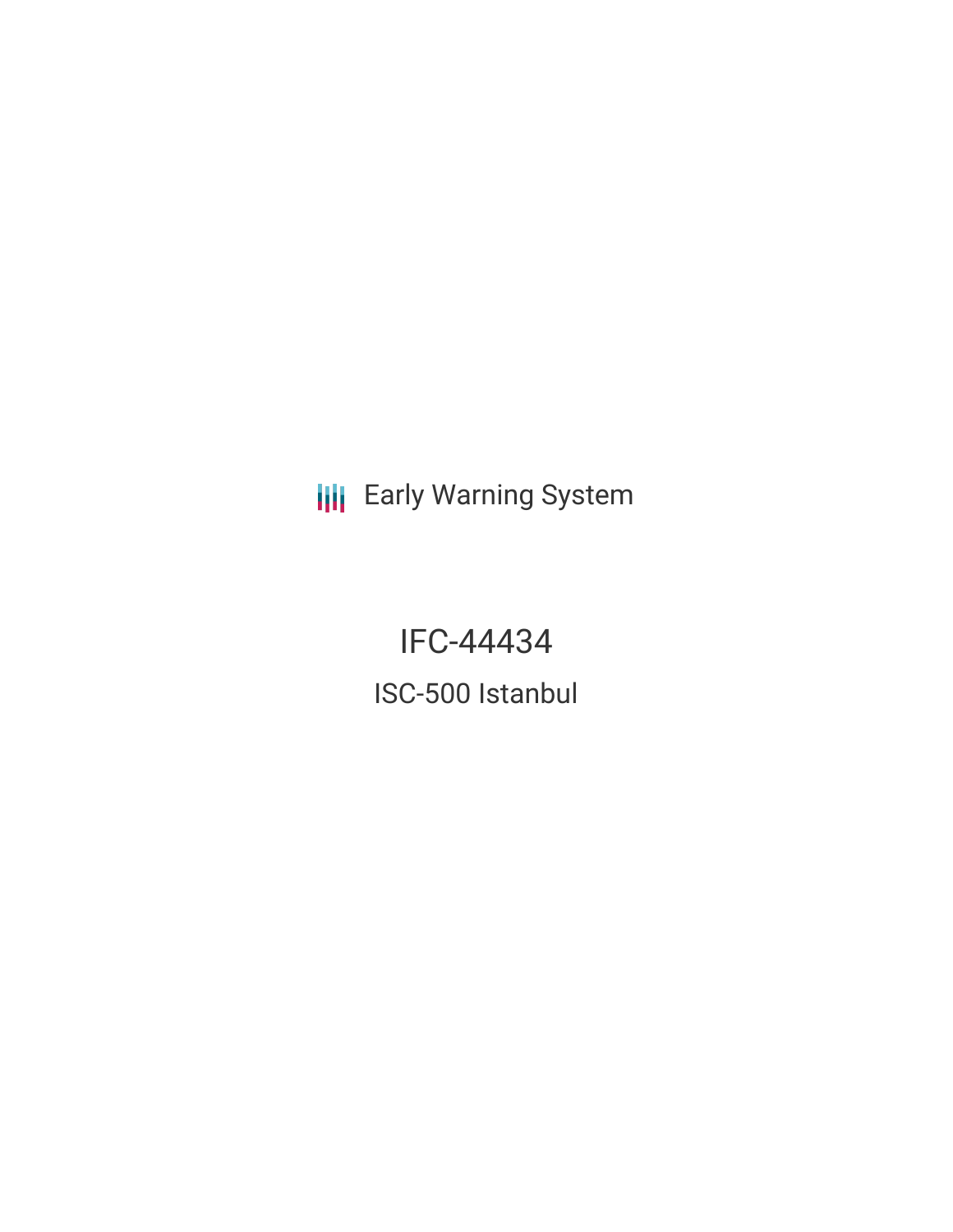# **Quick Facts**

| <b>Countries</b>               | Turkey                                  |
|--------------------------------|-----------------------------------------|
| <b>Financial Institutions</b>  | International Finance Corporation (IFC) |
| <b>Status</b>                  | Proposed                                |
| <b>Bank Risk Rating</b>        | FI                                      |
| <b>Voting Date</b>             | 2020-11-19                              |
| <b>Borrower</b>                | 500 STARTUPS ISTANBUL FUND II           |
| <b>Sectors</b>                 | Finance                                 |
| <b>Investment Type(s)</b>      | Equity                                  |
| <b>Investment Amount (USD)</b> | $$2.50$ million                         |
| <b>Project Cost (USD)</b>      | \$30.00 million                         |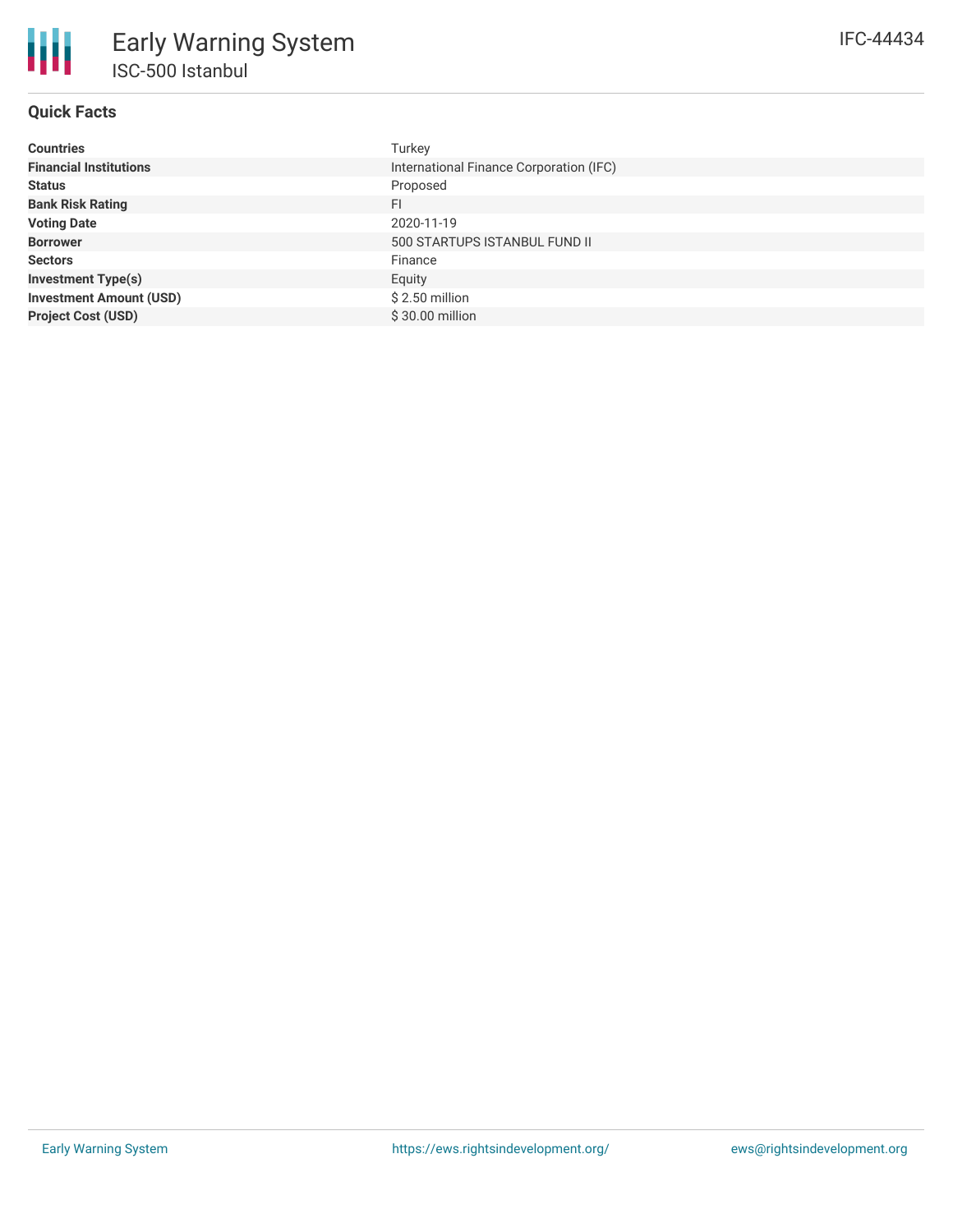

## **Project Description**

According to the Bank's website, the project provides funding to 500 Startups Istanbul Fund II to invest in early stage technology companies in Turkey and Eastern Europe.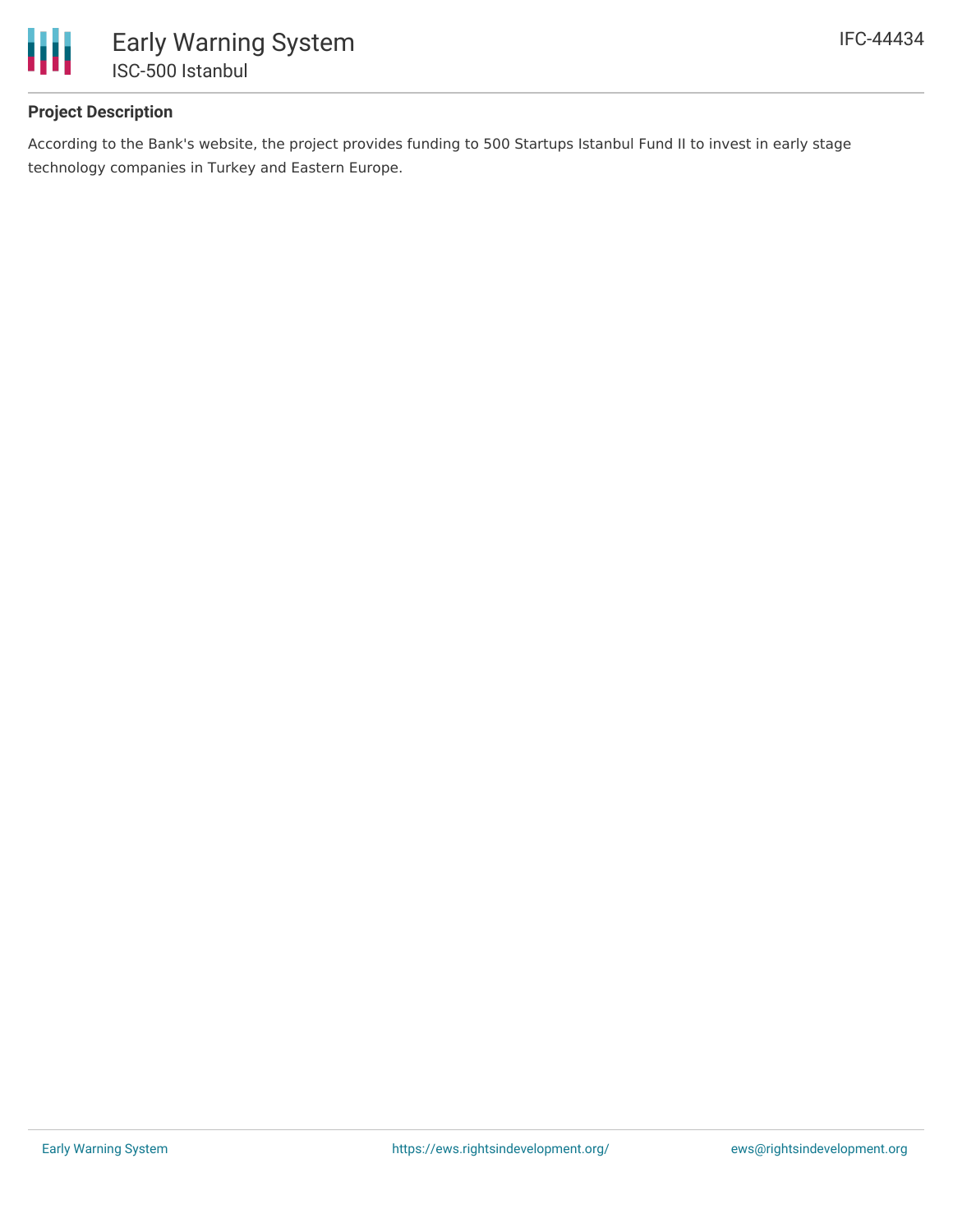## **Investment Description**

• International Finance Corporation (IFC)

## **Financial Intermediary**

Financial Intermediary: A commercial bank or financial institution that receives funds from a development bank. A financial intermediary then lends these funds to their clients (private actors) in the form of loans, bonds, guarantees and equity shares. Financial intermediaries include insurance, pension and equity funds. The direct financial relationship is between the development bank and the financial intermediary.

500 [Startups](file:///actor/3775/) Istanbul Fund II (Financial Intermediary)